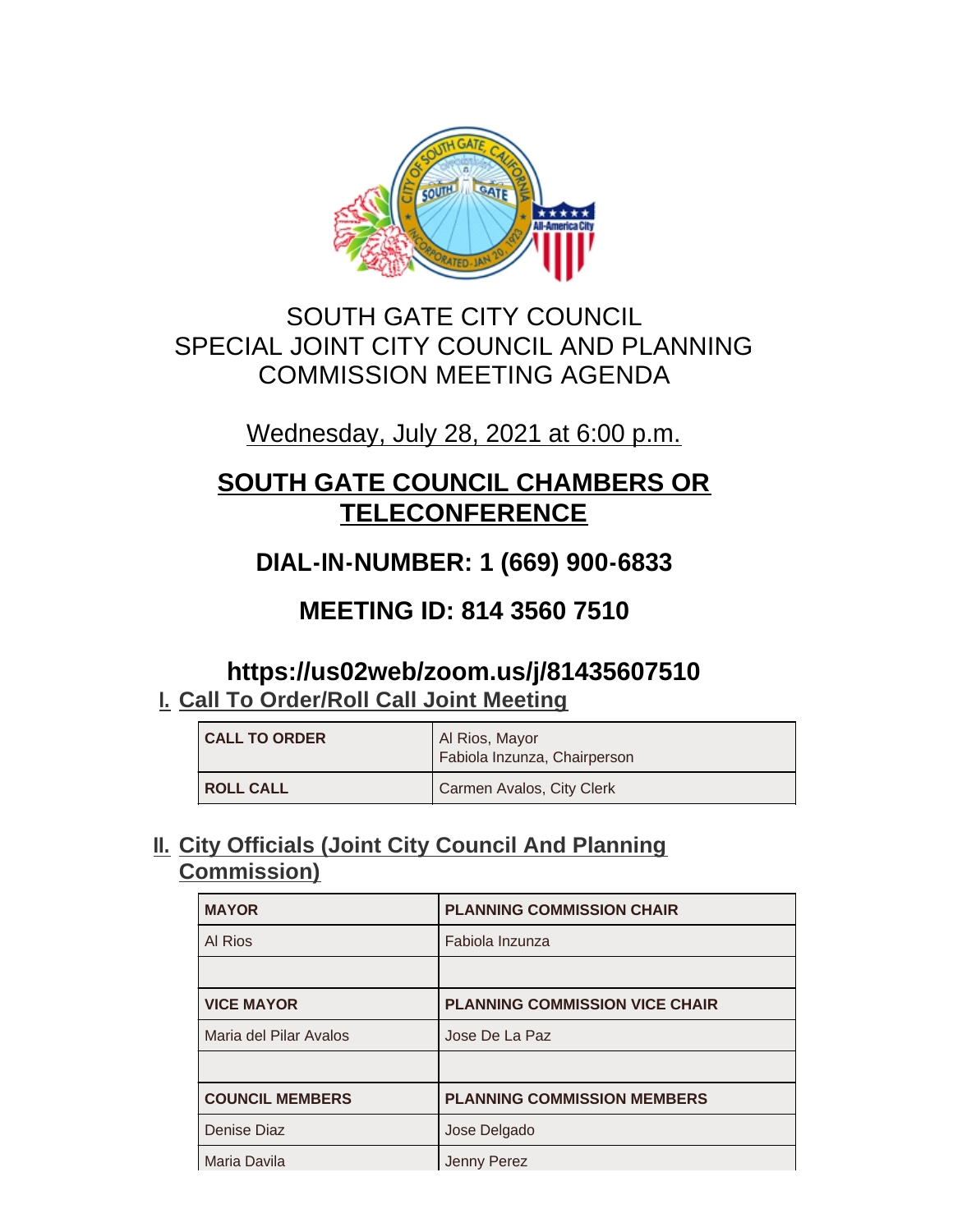| Gil Hurtado                 | Diego Sepulveda         |
|-----------------------------|-------------------------|
|                             |                         |
|                             |                         |
| <b>INTERIM CITY MANAGER</b> | <b>CITY ATTORNEY</b>    |
| <b>Chris Jeffers</b>        | Raul F. Salinas         |
|                             |                         |
| <b>CITY CLERK</b>           | <b>CITY TREASURER</b>   |
| <b>Carmen Avalos</b>        | <b>Gregory Martinez</b> |
|                             |                         |
|                             |                         |
|                             |                         |
|                             |                         |
|                             |                         |
|                             |                         |

## **Meeting Compensation Disclosure (Joint City Council III. And Planning Commission)**

Pursuant to Government Code Section 54952.3: Disclosure of compensation for meeting attendance by City Council Members is \$650 monthly regardless of the amount of meetings. Disclosure of compensation for meeting attendance by the Planning Commission Commissioners is \$125.00 per meeting.

### **Reports, Recommendations And Requests IV.**

#### **1. Housing Workshop For The City Of South Gate**

The City Council and Planning Commission will be provided with updates on the Housing Element, the Gateway Specific Plan Project and obtain public input on the scope of an Inclusionary Housing Ordinance. As this is a public workshop item, with no public hearing actions included, there are no recommended actions at this time. (CD)

Documents:

#### ITEM 1 REPORT 07282021.PDF

### **Special Meeting Adjournment V.**

I, Carmen Avalos, City Clerk, certify that a true and correct copy of the foregoing Meeting Agenda was posted on July 27, 2021 at 5:40 p.m., as required by law.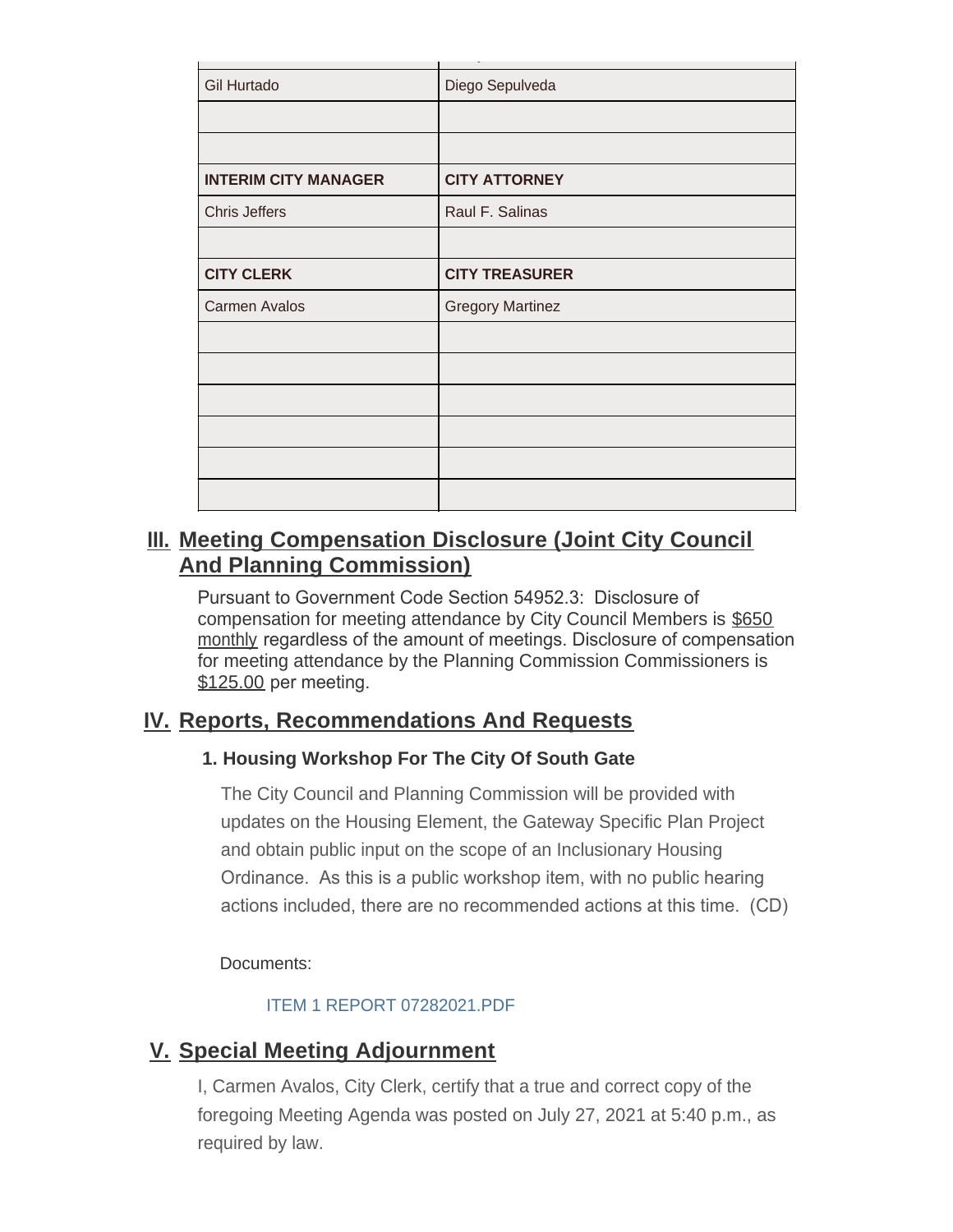Carmen Avalos, CMC City Clerk

Materials related to an item on this Agenda submitted to the City Council after distribution of the agenda packet are available for public inspection in the City Clerk's Office

> 8650 California Avenue, South Gate, California 90280 (323) 563-9510 \* fax (323) 563-5411 \* [www.cityofsouthgate.org](http://www.cityofsouthgate.org/)

In compliance with the American with Disabilities Act, if you need special assistance to participate in the City Council Meetings, please contact the Office of the City Clerk.

Notification 48 hours prior to the City Council Meeting will enable the City to make reasonable arrangements to assure accessibility.